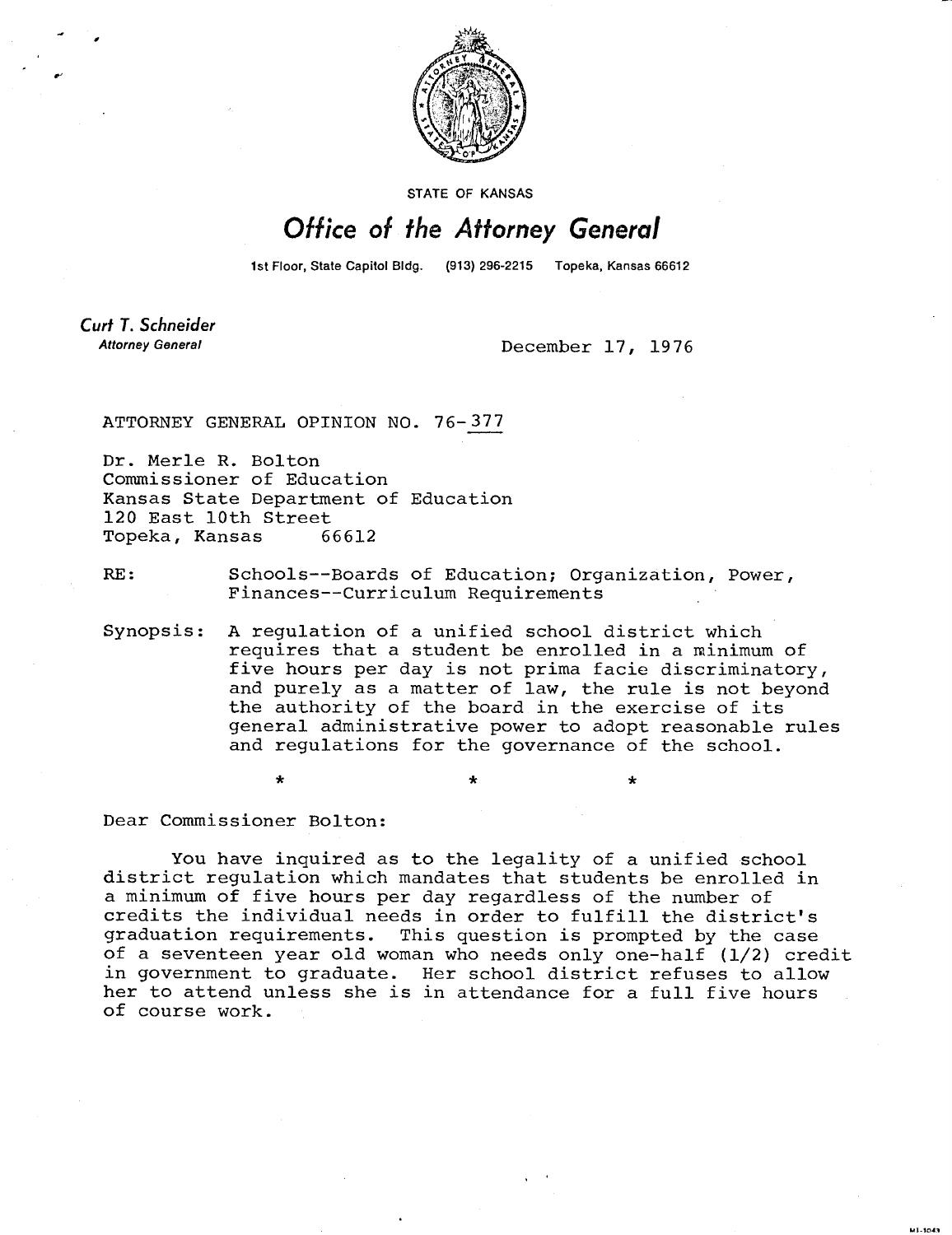Dr. Merle R. Bolton December 17, 1976 Page 2

Kansas has long been in the forefront of those states where the right of married students to attend public high school has been recognized. In Nutt v. Board of Education, 128 Kan. 507, 278 P. 1065 (1929), the court, while recognizing the right of the Board to impose reasonable regulations on attendance, overturned the Board's rule which prohibited the attendance of all married women.

While the facts prompting this request show that the married student is permitted to attend school, the allegation has been made that the district's requirement that each student be enrolled in a minimum of five hours per day works a denial of due process to students needing less than the minimum five hours per day worth of credit to graduate. In regard to school authorities power to control curricular activities, the general rule first enacted in School Board District No. 18 v. Thompson, 24 Okla. 1, 103 P. 578 (1909) holds:

> "...The school authorities of the state have the power to classify and grade the scholars in their respective districts and cause them to be taught in such departments as they may deem expedient. They may also prescribe the courses of study and test-books for the use of the schools, and such reasonable rules and regulations as they may think needful...."

Kansas has statutorily adopted this same rule at K.S.A. 72-8206 wherein it is provided:

> "...The board shall have authority to prescribe courses of study for each year of the school program and provide rules and regulations for teaching in the unified district and general government thereof, and to approve and adopt suitable textbooks and study material for use therein subject to the plans, methods, rules and regulations formulated and recommended by the state board of education...."

In State Tax Commission v. Board of Education, 146 Kan. 722, 73 P.2d 49 (1937), the Court articulated this position in stating: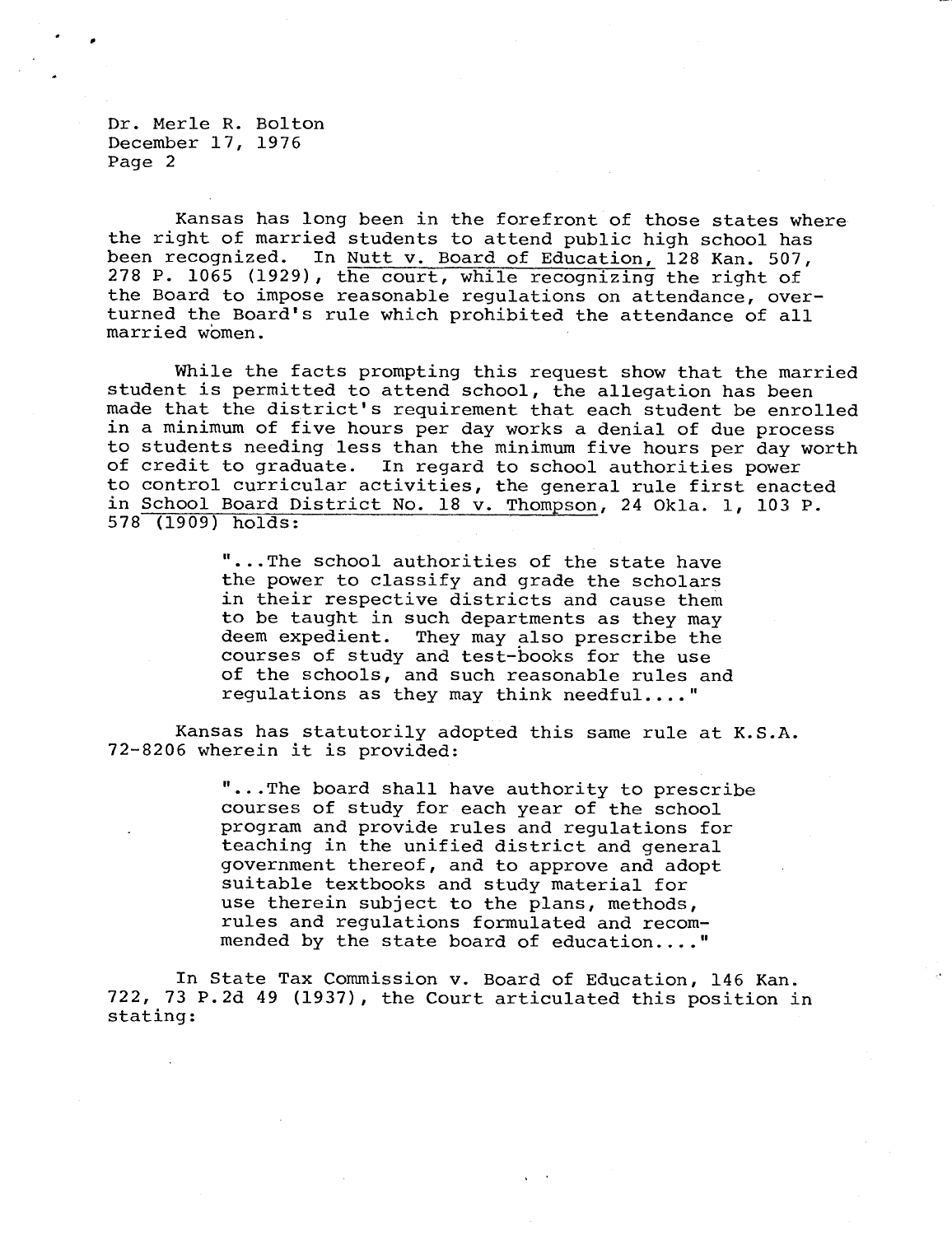Dr. Merle R. Bolton December 17,1976 Page 3

> "School boards and boards of education have authority to provide for instruction in subjects other than those required to be taught by the statutes or by courses of study prescribed by the state board of education, and in so doing may exercise a discretion with which the courts may not interfere unless a clear case of fraud or abuse is shown."

Thus, the issue involved reduces to whether the school board may adopt a regulation which requires all students to enroll in a minimum of five course hours per day irrespective of the number of course credits necessary for that pupil to graduate. Clearly, if the rule prohibits attendance solely on the basis of marital or sexual status, such regulation must fail. However, the factual background here shows all students, regardless of sex or marital status, must comply with this requirement.

In determining the "reasonableness" of this rule, the following excerpt is informative:

> "The vigilant protection of constitutional freedoms is nowhere more vital than in the community of American schools. Thus, a state may not impose and enforce unconstitutional conditions upon attendance at public institu-<br>tions of learning. State-operated schools may State-operated schools may not be enclaves of totalitarianism, and school officials do not possess absolute authority over their students. Students in state-operated schools, as well as out of school, are "persons" under the Federal Constitution, and are possessed of fundamental rights which the state must respect, just as they themselves must respect their obligations to the state. However, the right to attend school and claim the benefits afforded by the public school system is the right to attend subject to all lawful rules and regulations prescribed for the government thereof. And the conduct of pupils directly relating to and affecting the management of a school and its efficiency is within the proper regulation of the school authorities.

> > \*\*\*\*